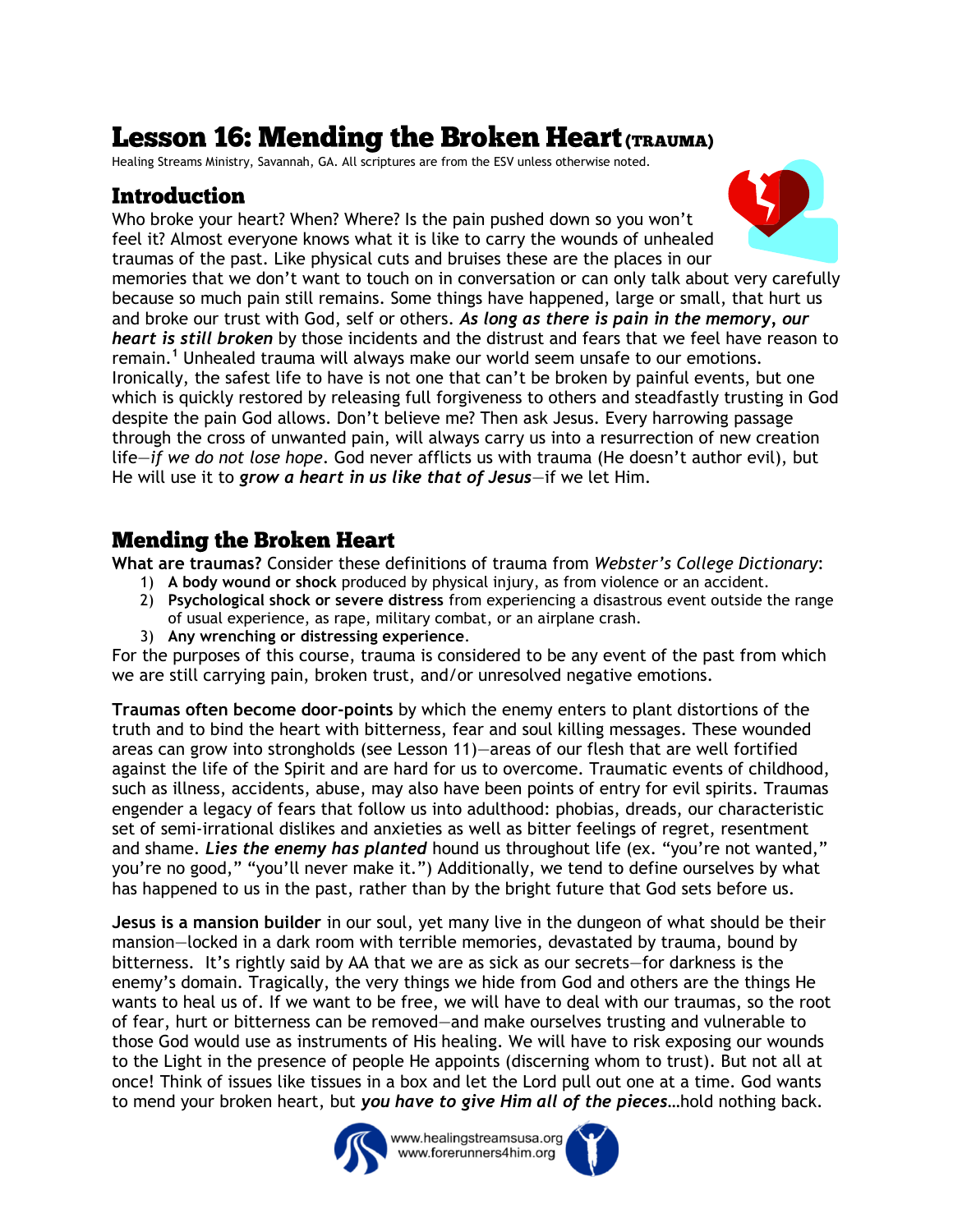**We always have a choice** how we will respond to each moment or event in life. Our ungodly reactions to trauma are what can bring the curse upon us—if we reacted in a wrong manner to what was done to us. When trauma happened to us we may have carried away fear and un-

forgiveness (our sin) and this binds the past to us and compounds the pain and spiritual darkness resulting from the trauma. We may have reacted in ignorance of God's ways, but we are still responsible for decisions we made, attitudes we formed, any acting out we did, or inner vows we made.

*Many are the afflictions of the righteous, But the LORD delivers him out of them all.* Psalm 34:19

**There is real hope**! We have a God who knows how to deliver us out of all our afflictions. His ways really work—if we cooperate.

**Many are the afflictions of the righteous, but the Lord delivers him out of them all.** Psalm 34:19 

It was prophesied of the Messiah that He would mend broken hearts. At the start of His ministry Jesus read this text in the Synagogue in which that promise had been given. This ministry of Jesus has never ended. He still comes to heal the brokenhearted.

**And the scroll of the prophet Isaiah was given to him. He unrolled the scroll and found the place where it was written, "The Spirit of the Lord is upon me, because he has anointed me to proclaim good news to the poor. He has sent me to proclaim liberty to the captives and recovering of sight to the blind, to set at liberty those who are oppressed, to proclaim the year of the Lord's favor."** Luke 4:17-19

**Recognizing the thoughts of trauma.** Usually we are aware of the traumatic events of our past, but sometimes we can live in unconscious denial, having lost touch with the reality of how much we were hurt in the past. Because we have been given free will, if we do not freely choose to bring our wounded places to the Lord, He will not be in a position to mend them. Hence, it is important that we keep ourselves sensitive to what the Holy Spirit may want to show us. Traumas may be carried by us in three main ways:

- **Painfully obvious.** Often we are aware of the traumatic events of our past and still carry them with us like raw wounds that throb with pain whenever we think back upon them. We have carried them so long that it seems like we have been permanently damaged by them—but that is a lie of the enemy. God can and does heal even the deepest traumas.
- **Partially buried.** On the other hand, some traumas were so painful that we shoved them down and spend a lot of mental energy keeping them submerged. Some of the worst traumas are forcefully forgotten—until present events bring memories to the surface or trigger the powerful negative emotions they contain.
- **Hidden in plain sight.** There are other events that we have glossed over so thoroughly that they no longer seem to bother us—but it spills out of us in conversation (Mt12:34-35). Or we may feel fine until someone begins to pry and poke into the memories. Then the emotions that come out of us are the best indicators of what is still hidden in our hearts. **For as he thinks in his heart, so is he.** Proverbs 23:7

#### **Five ways that God heals trauma.**

- **1) Our tears**—there is a blessing on those who carry their grief to God and give it to Him (Ps 6:8). **"Blessed are those who mourn, for they shall be comforted.** Matthew 5:4
- **2) The prayers of others**—help is promised if we bring trauma to others for prayer. **Therefore, confess your sins to one another and pray for one another, that you may be healed.** James 5:16
- **3) Forgiveness**—clears the way for prayers to be answered and life to be restored. **And whenever you stand praying, forgive, if you have anything against anyone, so that your Father also who is in heaven may forgive you your trespasses.** Mark 11:25
- **4) Believing truth**—actively believing God's promises of restoration (Zec 9:12; Joel 2:25).



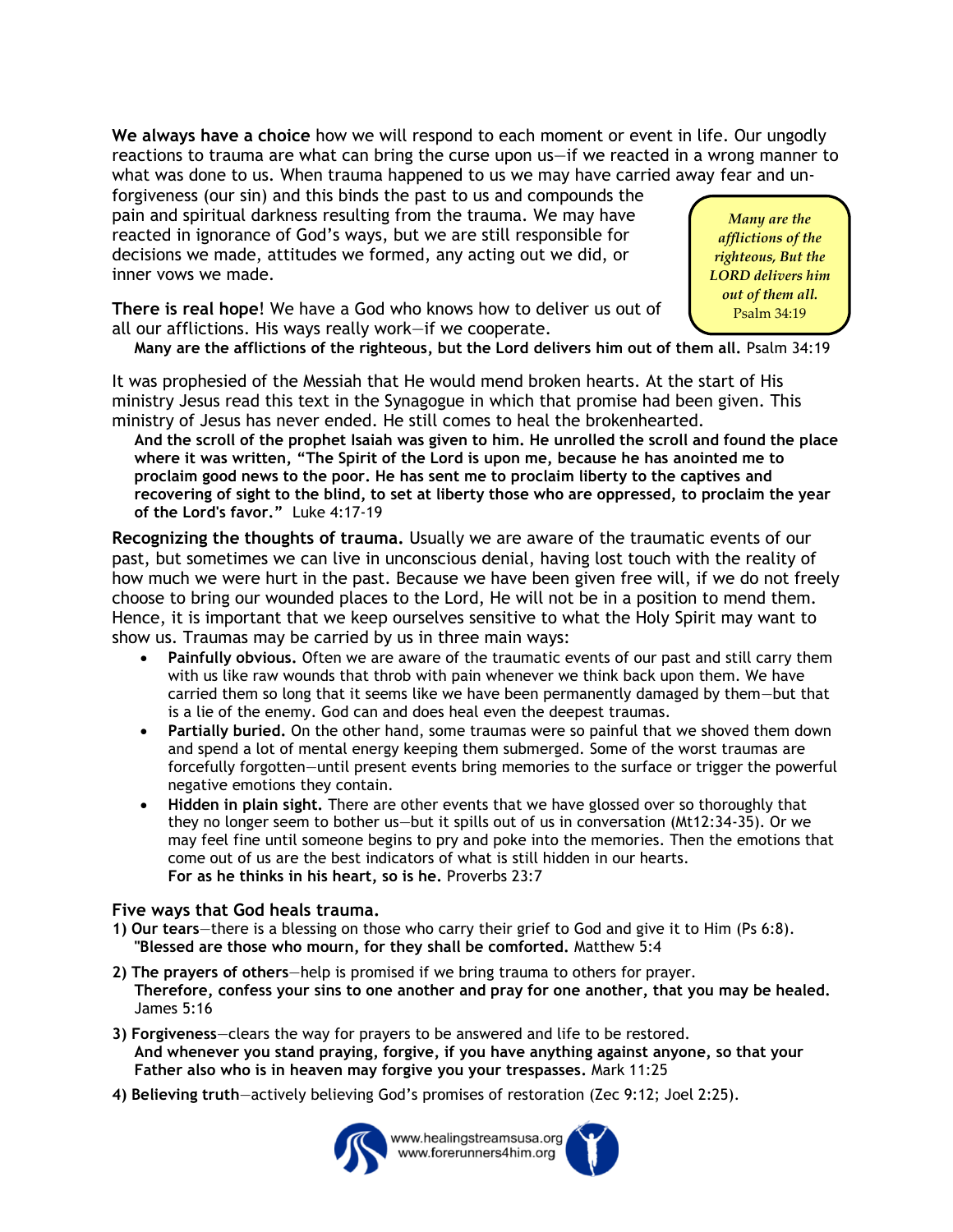**And we know that for those who love God all things work together for good, for those who are called according to his purpose.** Romans 8:28

**5) Divine intervention**—dreams, visions, healing of memories, visitations, prophetic words. **"I will pour out my Spirit on all flesh; your sons and your daughters shall prophesy, your old men shall dream dreams, and your young men shall see visions."** Joel 2:28

**Full healing of trauma is possible!** No trauma has been fully healed if it still hurts to remember any part of it, or if patterns that began after the trauma happened are still continuing. Yet fully forgiving all who need to be forgiven and fully receiving forgiveness where we need it, brings us to the place where there is no pain attached to any of the memories. Jesus heals the brokenhearted—especially as we forgive!

\_\_\_\_\_\_\_\_\_\_\_\_\_\_\_\_\_\_\_\_\_\_\_\_\_\_\_\_\_\_\_\_\_\_\_\_\_\_\_\_\_\_\_\_\_\_\_\_\_\_\_\_\_\_\_ \_\_\_\_\_\_\_\_\_\_\_\_\_\_\_\_\_\_\_\_\_\_\_\_\_\_\_\_\_\_\_\_\_\_\_\_\_\_\_\_\_\_\_\_\_\_\_\_\_\_\_\_\_\_\_ \_\_\_\_\_\_\_\_\_\_\_\_\_\_\_\_\_\_\_\_\_\_\_\_\_\_\_\_\_\_\_\_\_\_\_\_\_\_\_\_\_\_\_\_\_\_\_\_\_\_\_\_\_\_\_ \_\_\_\_\_\_\_\_\_\_\_\_\_\_\_\_\_\_\_\_\_\_\_\_\_\_\_\_\_\_\_\_\_\_\_\_\_\_\_\_\_\_\_\_\_\_\_\_\_\_\_\_\_\_\_ \_\_\_\_\_\_\_\_\_\_\_\_\_\_\_\_\_\_\_\_\_\_\_\_\_\_\_\_\_\_\_\_\_\_\_\_\_\_\_\_\_\_\_\_\_\_\_\_\_\_\_\_\_\_\_ \_\_\_\_\_\_\_\_\_\_\_\_\_\_\_\_\_\_\_\_\_\_\_\_\_\_\_\_\_\_\_\_\_\_\_\_\_\_\_\_\_\_\_\_\_\_\_\_\_\_\_\_\_\_\_

End notes for Mending the Broken Heart 1. For this definition of a broken heart: Art Mathias, Wellsprings Ministries of Alaska, seminar notes, January 2006.



## Exercise A<sup>-3</sup>

**Make a trauma list** (Just write it down on the lines above; it's not for praying

through—yet.)

1) Ask God to show you one trauma that has impacted your life that He would like to work with you on at this time. Put it on the form below. It will set a pattern for mending the other ones.

2) Fill in the names of anyone you may need to forgive (yourself and God included).

3) Ask God to show you where any doors may have been opened for the enemy to come in and oppress you through *false messages* (insecurity, rejection, shame) or *ungodly reactions* you may have had (promiscuity, un-forgiveness, rebellion). Write them down.

4) Finally, write the truths from God's Word you will need to believe for your heart to mend.

5) Now go to work praying with the Holy Spirit's help. Enlist the help of a friend if needed.

#### **Traumatic event** \_\_\_\_\_\_\_\_\_\_\_\_\_\_\_\_\_\_\_\_\_\_\_\_\_\_\_\_\_\_\_\_\_\_\_\_\_\_\_\_\_\_\_\_\_\_\_\_\_\_\_\_\_\_\_\_\_\_\_\_\_\_\_\_

Person(s) to forgive

Ungodly reaction(s) to repent

False message(s) to renounce **example the set of the set of the set of the set of the set of the set of the set of the set of the set of the set of the set of the set of the set of the set of the set of the set of the set** 

Truth(s) to believe

## **Discussion Questions**

We all know people who have never gotten over the terrible things that have happened to them—and it keeps ruining their lives in the present. The longer anyone carries pain and



www.healingstreamsusa.org www.forerunners4him.org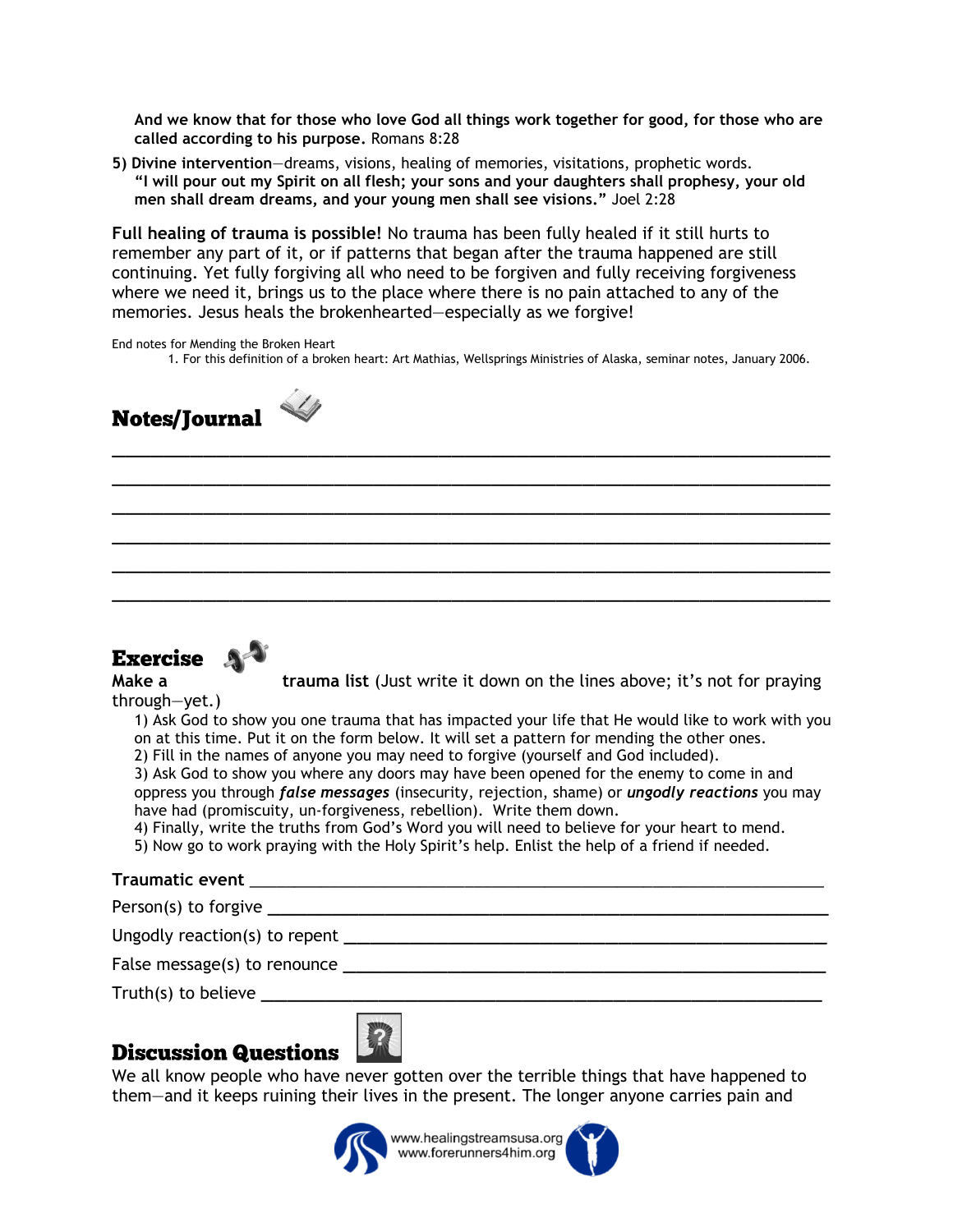damage the harder it is for them to believe that they have a life they could want. And yet our Invincible Savior says with supreme confidence that on that Great Day when we finally meet Him face to face, He will wipe every tear from our eyes (Isa 25:8, Rv 7:17; 21:4)—making everyone glad to have had the life they had, even after their chance to enjoy it down here is over! How will He do that? By the same 5 ways He uses down here with anyone who will let Him. To build hope and faith over this have people share on each of the 5 ways that they have seen God use for healing in their life or that of someone they know.

- 1) **Tears**—even tears alone can do the mending. Whose tears has He already wiped?
- 2) **Full release of forgiveness**. If no one has this testimony, go back and redo Lesson 15!
- 3) **The prayers of others** (or confession of sin) that God has used to do His mending.
- 4) **Believing with a full heart of faith** the hope giving promises of God (Ro 8:28).
- 5) **Supernatural interventions**, especially revelations of His glory (2Co 4:16-18).

#### **Main Points**

- Traumatic events are often door points for the enemy to enter and oppress.
- Unhealed traumas generate bitterness and fears held in place by ungodly beliefs.
- If we want to mend, the issue has to be letting God mend us on His terms.
- There are 5 main ways God heals trauma—time alone is not one of them.
- God uses tears, forgiveness, prayers of others, active believing and the supernatural.
- As long as there is still pain in the memory forgiveness is not complete.
- As long as there is a sense of loss and regret, believing His promise is not complete.
- We can be fully mended from emotional trauma! Restoration is real. Go for it!

# **Digging Deeper**

This list may help you recognize and remember traumatic events that have happened to you. Pray as you go over it to see if the Holy Spirit desires to bring anything to remembrance. Pray over what He reveals. Go back to the earliest memories and work up to the present—early memories often carry the root issues. Not all of these are for dealing with now—just for understanding them better in light of the teaching you have received.\*

**Conception:** born out of wedlock**,** unwanted child, genetic problems

**In the womb:** rejection (due to gender, etc.); illness**,** pain or emotions of mother

**Trauma of birth process:** breech birth, isolette**,** cord around neck

**Early illnesses** or dental trauma, nightmares, night terrors

**Separations:** hospitalization, given up for adoption, parent absent (war, job, neglect), moving to new area, divorce, death

**Accidents:** injuries, trauma from near drowning, choking, fire, medical procedures, in a traffic accident or witness to it

**Rejection** due to physical, emotional, social differences; coarse jesting, teasing **Conflicts** with parents, siblings, peers, school teachers, bosses, pastors, doctors, mates, children

**Abuse of authority:** in home, churches, schools, workplace, legal system

**Broken dreams or broken heart** Rejection by girlfriends/boyfriends Loss of spouses/friends/parent/children Financial loss/poverty and/or fear of it Sickness and disease throughout life

**Dysfunctional family or marriage** Parents speaking fear of God/devil Lies from parents/siblings ("you're adopted") Victimization, family scapegoating Keeping family secrets Tense, chaotic home environment Divorce of parents or by spouses Being childless/having abortions



www.healingstreamsusa.org www.forerunners4him.org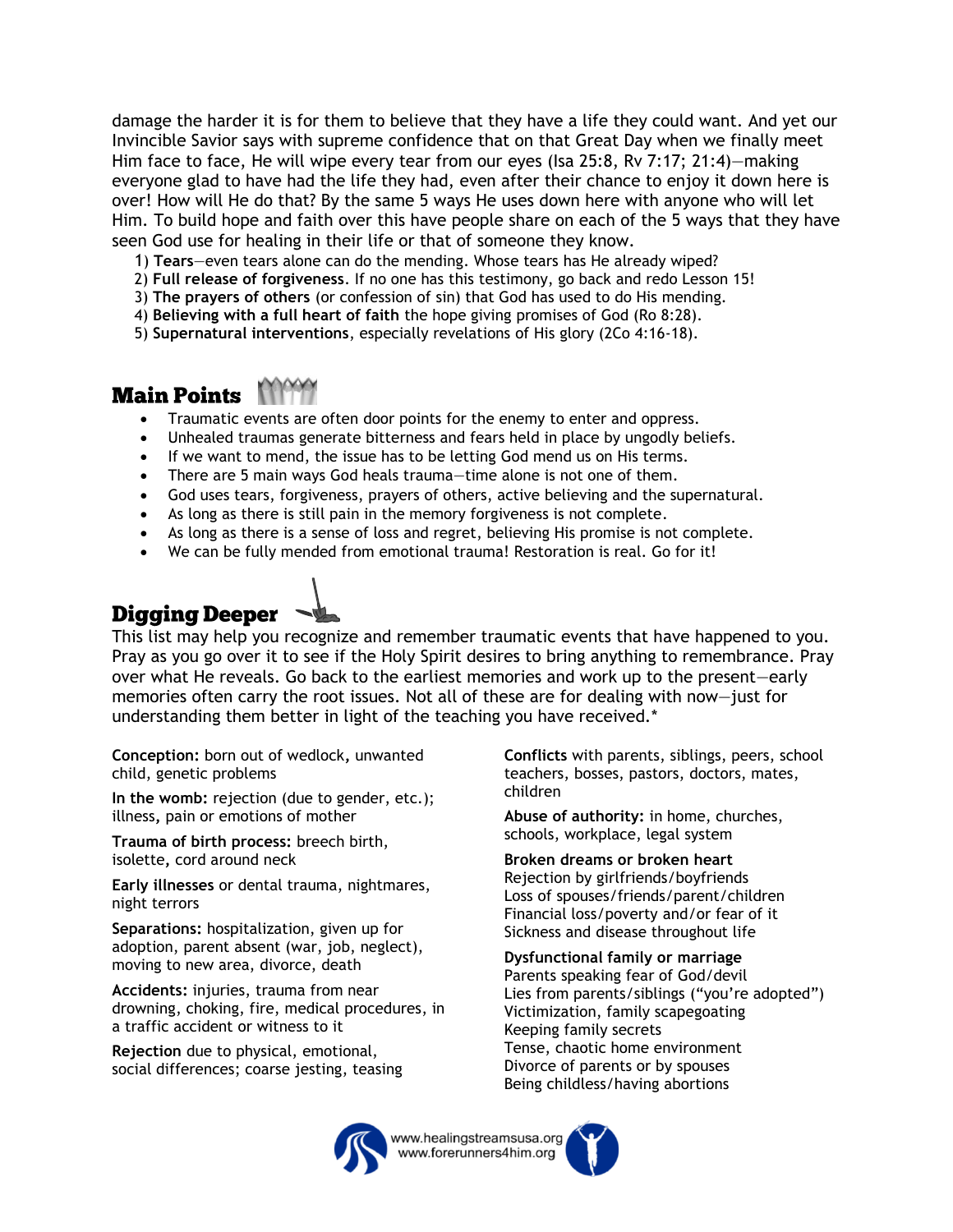**Witnessing violence:** home, juvenile homes, foster homes, orphanages, boarding schools, in TV/videos/movies, in the community, in military service

**Experiencing violence:** bullies, robbery, mugging, incest, molestation, rape, Satanic ritual abuse and programming

#### **Any near death experience**

**\*** Renunciation list modified from Be In Health® teaching and materials, Dr. Henry W. Wright, Thomaston, Georgia, seminar notes, October 2000.



**Sword and Shield**<br>The Lord completely understands the depth of our woundedness from trauma and doesn't want it to be just glossed over—He wants His peace restored into every hurting heart!

**Let my prayer come before you; incline your ear to my cry! For my soul is full of troubles, and my life draws near to Sheol. I am counted among those who go down to the pit; I am a man who has no strength.** Psalm 88:2-4 [Be very honest with him in prayer about your pain.]

**The sacrifices of God are a broken spirit; a broken and contrite heart, O God, you will not despise.** Psalm 51:17 [He is drawing near to you when you are hurting.]

**But this is a people plundered and looted; they are all of them trapped in holes and hidden in prisons; they have become plunder with none to rescue, spoil with none to say, "Restore!"** Isaiah 42:22 [But God does!]

**"They have healed the wound of my people lightly, saying, 'Peace, peace,' when there is no peace."** Jeremiah 6:14

**"I have seen his ways, but I will heal him; I will lead him and restore comfort to him and his mourners, creating the fruit of the lips. Peace, peace, to the far and to the near," says the Lord, "and I will heal him."** Isaiah 57:18-19

**Meanwhile there is a brighter side to affliction** and it is the good work that the Lord is doing to help us gain and grow through all of our unwanted pain (Jas 5:11).

**Before I was afflicted I went astray, but now I keep your word.** Psalm 119:67

**It is good for me that I was afflicted, that I might learn your statutes.** Psalm 119:71

**Establishing** *and* **strengthening the souls** *and* **the hearts of the disciples, urging** *and* **warning** *and*  **encouraging them to stand firm in the faith, and [telling them] that it is through many hardships**  *and* **tribulations we must enter the kingdom of God.** Acts 14:22 AMP

**More than that, we rejoice in our sufferings, knowing that suffering produces endurance, and endurance produces character, and character produces hope, and hope does not put us to shame, because God's love has been poured into our hearts through the Holy Spirit who has been given to us.** Romans 5:3-5

**So we do not lose heart. Though our outer nature is wasting away, our inner nature is being renewed day by day. For this slight momentary affliction is preparing for us an eternal weight of glory beyond all comparison, as we look not to the things that are seen but to the things that are unseen. For the things that are seen are transient, but the things that are unseen are eternal.** 2 Corinthians 4:16-18





Pray through the list you made in the Exercise section.

**1) Forgive God, self and others** using the ten steps in the previous lesson if needed—and remember the five motivations! They will help you get over the hurdle.